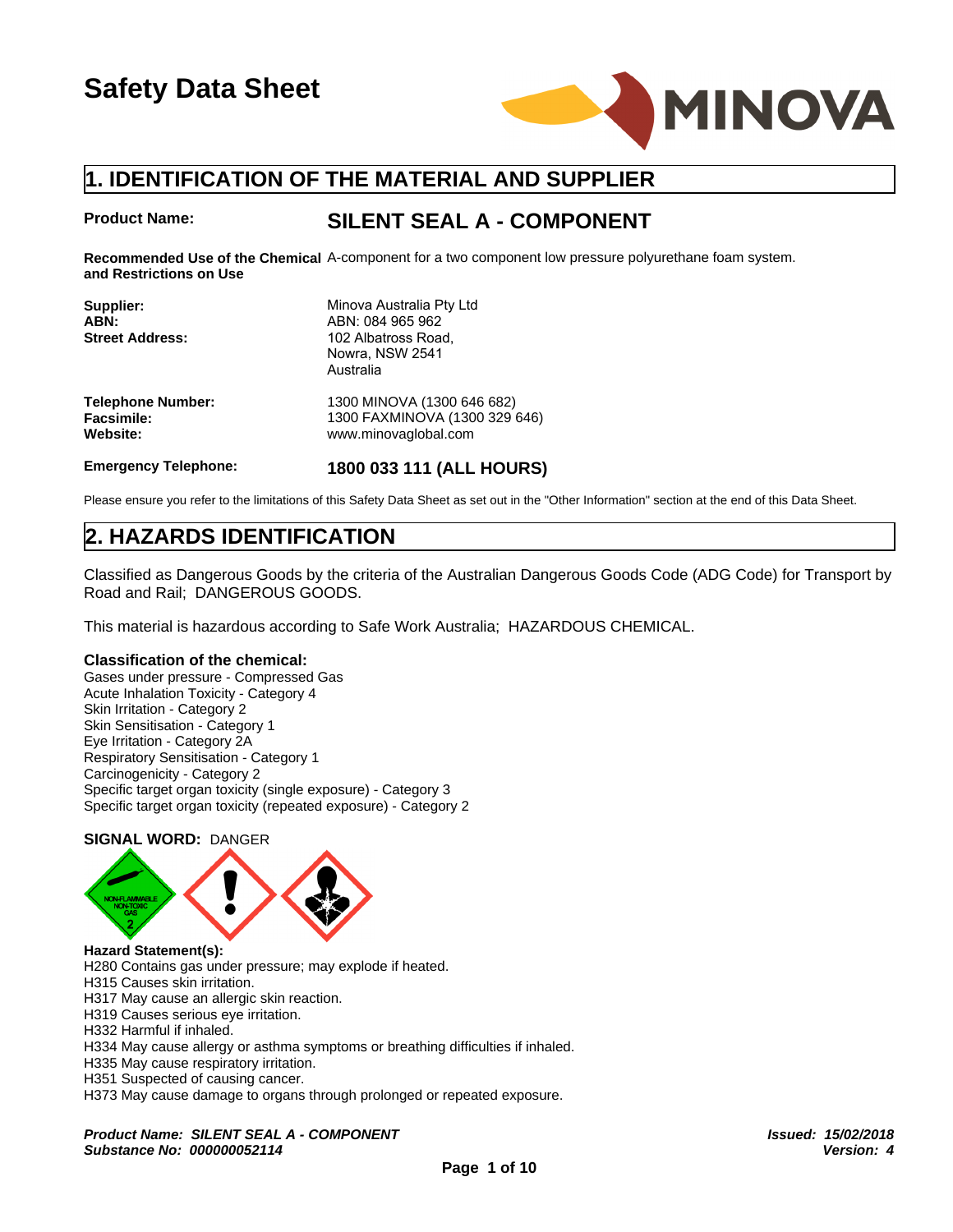

#### **Precautionary Statement(s):**

#### **Prevention:**

- P201 Obtain special instructions before use.
- P202 Do not handle until all safety precautions have been read and understood.
- P251 Pressurized container: Do not pierce or burn, even after use.
- P260 Do not breathe fumes, mists, vapours, spray.
- P262 Do not get in eyes, on skin, or on clothing.
- P264 Wash hands thoroughly after handling.
- P271 Use only outdoors or in a well-ventilated area.
- P272 Contaminated work clothing should not be allowed out of the workplace.
- P280 Wear protective gloves, protective clothing, eye and face protection.
- P281 Use personal protective equipment as required.

P284 Wear respiratory protection.

#### **Response:**

P302+P352 IF ON SKIN: Wash with plenty of soap and water.

P333+P313 If skin irritation or rash occurs: Get medical advice/attention.

P304+P341 IF INHALED: If breathing is difficult, remove to fresh air and keep at rest in a position comfortable for breathing.

P342+P311 If experiencing respiratory symptoms: Call a POISON CENTER or doctor/physician.

P305+P351+P338 IF IN EYES: Rinse cautiously with water for several minutes. Remove contact lenses, if present and easy to do. Continue rinsing.

P337+P313 If eye irritation persists: Get medical advice/attention.

P308+P313 IF exposed or concerned: Get medical advice/attention.

P321 Specific treatment (see First Aid Measures on Safety Data Sheet).

P362 Take off contaminated clothing and wash before reuse.

#### **Storage:**

P405 Store locked up. P410+P403 Protect from sunlight. Store in a well-ventilated place.

#### **Disposal:**

P501 Dispose of contents and container in accordance with local, regional, national, international regulations.

#### **Poisons Schedule (SUSMP):** None allocated.

### **3. COMPOSITION AND INFORMATION ON INGREDIENTS**

| <b>Components</b>                                 | <b>CAS Number</b> | <b>Proportion</b> | <b>Hazard Codes</b>                        |
|---------------------------------------------------|-------------------|-------------------|--------------------------------------------|
| Diphenylmethane-4,4-diisocyanate                  | $101 - 68 - 8$    | 30-60%            | H315 H317 H319 H332<br>H334 H335 H351 H373 |
| Isocyanic acid, polymethylene polyphenylene ester | 9016-87-9         | $30 - 60%$        | H332 H319 H335 H315<br>H351 H334 H317 H373 |
| Nitrogen gas                                      | 7727-37-9         | $< 10\%$          |                                            |
| $ 1,1,1,2$ -Tetrafluoroethane                     | 811-97-2          | $5 - 10%$         | H <sub>280</sub>                           |

### **4. FIRST AID MEASURES**

For advice, contact a Poisons Information Centre (e.g. phone Australia 131 126; New Zealand 0800 764 766) or a doctor.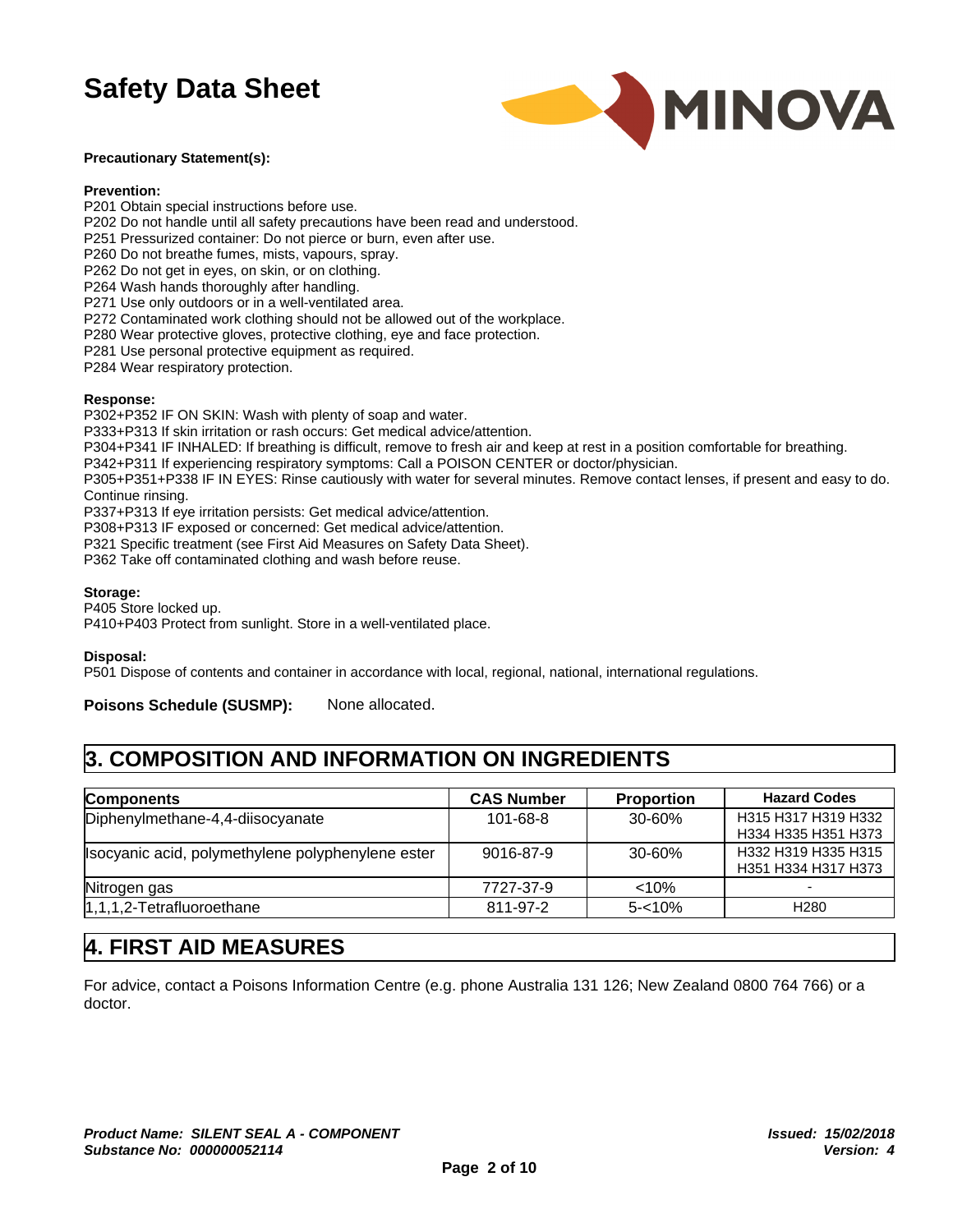

#### **Inhalation:**

Remove victim from area of exposure - avoid becoming a casualty. Remove contaminated clothing and loosen remaining clothing. Allow patient to assume most comfortable position and keep warm. Keep at rest until fully recovered. If patient finds breathing difficult and develops a bluish discolouration of the skin (which suggests a lack of oxygen in the blood - cyanosis), ensure airways are clear of any obstruction and have a qualified person give oxygen through a face mask. Apply artificial respiration if patient is not breathing. Seek immediate medical advice.

#### **Skin Contact:**

If skin or hair contact occurs, immediately remove any contaminated clothing and wash skin and hair thoroughly with running water. If swelling, redness, blistering or irritation occurs seek medical assistance.

#### **Eye Contact:**

If in eyes, hold eyelids apart and flush the eye continuously with running water. Continue flushing until advised to stop by a Poisons Information Centre or a doctor, or for at least 15 minutes. Use lukewarm water if possible.

#### **Ingestion:**

Rinse mouth with water. If swallowed, do NOT induce vomiting. Give a glass of water. Never give anything by the mouth to an unconscious patient. Seek medical assistance.

#### **Indication of immediate medical attention and special treatment needed:**

Treat symptomatically. Effects may be delayed.

Ashtma-like symptoms may develop and may be immediate or delayed for several hours after exposure. Extreme asthmatic reactions can be life threatening. Following significant exposure the patient should be kept under medical surveillance for 24-48 hours for signs of respiratory distress.

Epinephrine and other sympathomimetic drugs should be avoided following exposure to high propellant concentrations as cardiac arrhythmias may result with possible subsequent cardiac arrest. The use of other drugs with less arrhythmogenic potential should be considered. If sympathomimetic drugs are administered, observe victim for the development of cardiac arrhythmias.

### **5. FIRE FIGHTING MEASURES**

#### **Suitable Extinguishing Media:**

Fine water spray, normal foam, dry agent (carbon dioxide, dry chemical powder).

#### **Hazchem or Emergency Action Code:** 2ZE

#### **Specific hazards arising from the chemical:**

Combustible material. In a fire or if heated, a pressure increase will occur and the container may burst. On burning will emit toxic fumes, including those of isocyanates, hydrogen cyanide, hydrogen fluoride, oxides of carbon and oxides of nitrogen.

#### **Special protective equipment and precautions for fire-fighters:**

If safe to do so, remove containers from path of fire. Keep people away from and upwind of fire. Fire fighters to wear self-contained breathing apparatus and suitable protective clothing if risk of exposure to vapour or products of combustion. Keep containers cool with water spray.

### **6. ACCIDENTAL RELEASE MEASURES**

#### **Emergency procedures/Environmental precautions:**

Isolate spill or leak area immediately. Clear area of all unprotected personnel. Shut off all possible sources of ignition. Work up wind or increase ventilation. Do not allow container or product to get into drains, sewers, streams or ponds. If contamination of sewers or waterways has occurred advise local emergency services.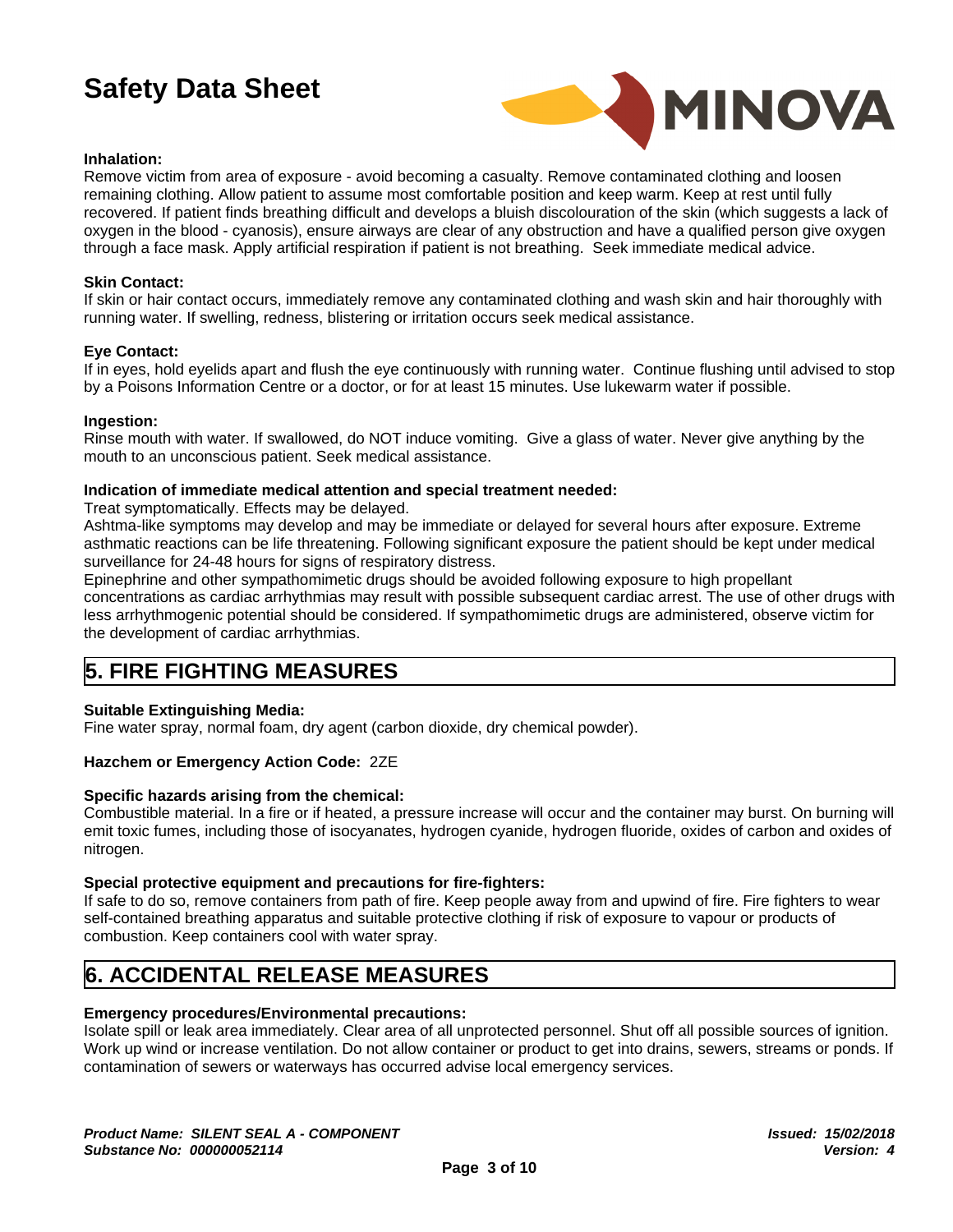

**Personal precautions/Protective equipment/Methods and materials for containment and cleaning up:**

Slippery when spilt. Avoid accidents, clean up immediately. Wear protective equipment to prevent skin and eye contact and breathing in vapours. Work up wind or increase ventilation. Contain - prevent run off into drains and waterways. Use absorbent (soil, sand or other inert material). Collect and place into approved, properlly labelled open-head metal containers or drums for disposal. Allow container to vent for 72 hours to let carbon dioxide escape. Neutralise with decontaminant solution (Formulation 1: sodium bicarbonate 5-10%, liquid detergent 0.2-0.5%, water to 100%; OR Formulation 2: ammonium hydroxide or concentrated ammonia solution 3-8%, liquid detergent 0.2-0.5%, water to 100%). Use ten parts of solution for each part of the spill. Wait 15 minutes and repeat applications of decontaminant solution, followed by absorbent until the surface is decontaminated.

### **7. HANDLING AND STORAGE**

### **Precautions for safe handling:**

The product may be handled only by appropriately trained personnel. Read label before use. Avoid skin and eye contact and breathing in vapour, mists and aerosols. Use only in a well-ventilated area. Wear respiratory protection when spraying. Susceptible individuals with pre-existing respiratory conditions or prior allergic reactions to isocyanates must not be exposed. Wash thoroughly after handling. Do not puncture or incinerate. Contents under pressure.

#### **Conditions for safe storage, including any incompatibilities:**

Store in a cool, dry, well ventilated place and out of direct sunlight. Store away from incompatible materials described in Section 10.Store between 16°C and 32°C. Products stored below 16°C or above 32°C must be given adequate time to warm up/cool down. Protect from temperatures above 50°C. Protect from freezing. Protect containers from physical damage. Store containers in upright position. Keep containers closed when not in use - check regularly for leaks. Keep dry - reacts with water, may lead to drum rupture.

### **8. EXPOSURE CONTROLS/PERSONAL PROTECTION**

**Control Parameters:** No value assigned for this specific material by Safe Work Australia. However, Workplace Exposure Standard(s) for constituent(s):

Isocyanates, all (as -NCO): 8hr TWA = 0.02 mg/m $^3$ , 15 min STEL = 0.07 mg/m $^3$ , Sen 1,1,1,2-Tetrafluoroethane (HFC 134a): 8hr TWA = 4240 mg/m<sup>3</sup> (1000 ppm)

As published by Safe Work Australia Workplace Exposure Standards for Airborne Contaminants.

TWA - The time-weighted average airborne concentration of a particular substance when calculated over an eight-hour working day, for a five-day working week.

STEL (Short Term Exposure Limit) - the airborne concentration of a particular substance calculated as a time-weighted average over 15 minutes, which should not be exceeded at any time during a normal eight hour work day. According to current knowledge this concentration should neither impair the health of, nor cause undue discomfort to, nearly all workers.

`Sen' Notice - sensitiser. The substance can cause a specific immune response in some people. An affected individual may subsequently react to exposure to minute levels of that substance and should not be further exposed to the substance.

These Workplace Exposure Standards are guides to be used in the control of occupational health hazards. All atmospheric contamination should be kept to as low a level as is workable. These workplace exposure standards should not be used as fine dividing lines between safe and dangerous concentrations of chemicals. They are not a measure of relative toxicity.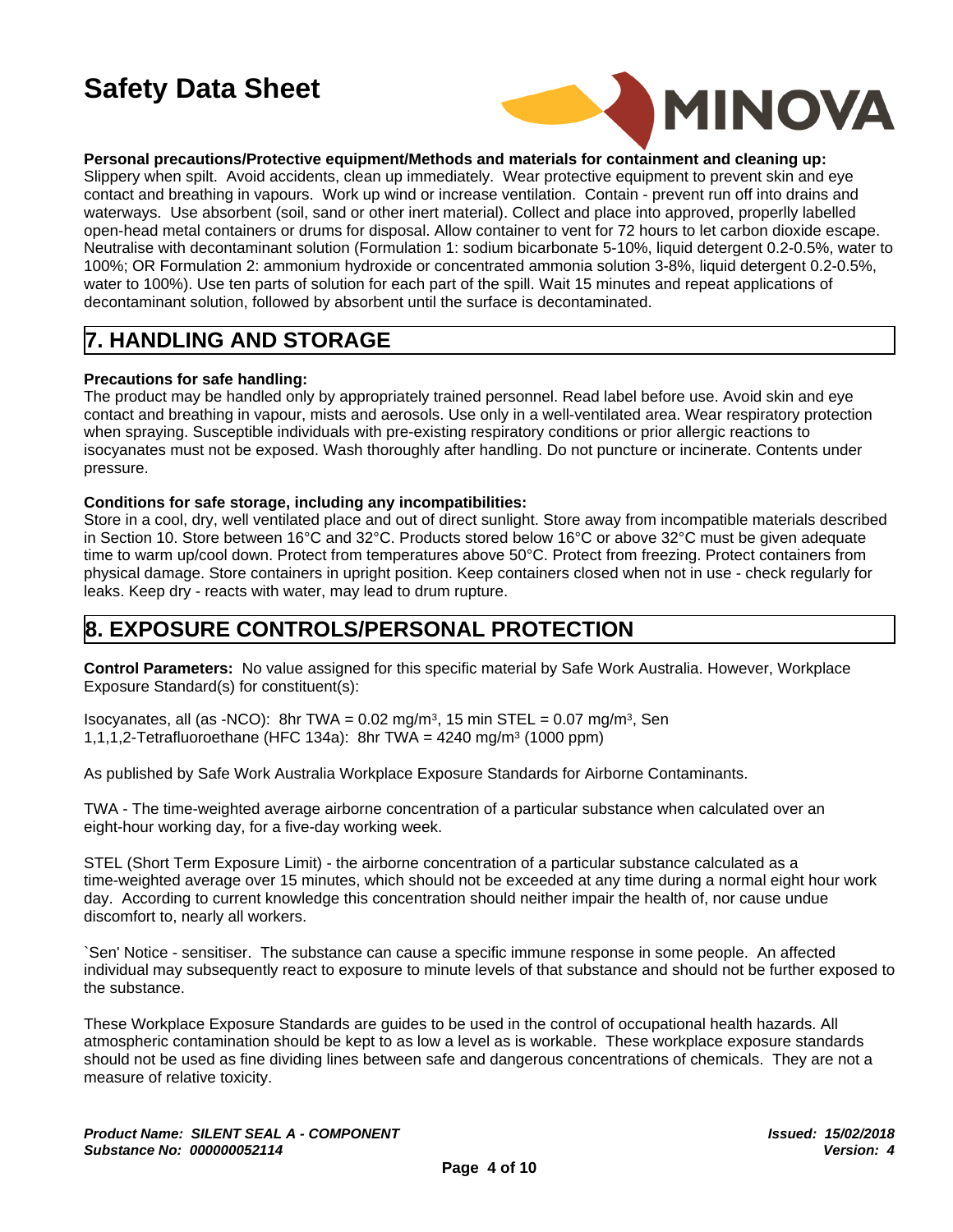

**Biological Exposure Indices:** Isocyanates.

#### **Appropriate engineering controls:**

Ensure ventilation is adequate and that air concentrations of components are controlled below quoted Workplace Exposure Standards. Use with local exhaust ventilation or while wearing organic vapour/particulate respirator.

If in the handling and application of this material, safe exposure levels could be exceeded, the use of engineering controls such as local exhaust ventilation must be considered and the results documented. If achieving safe exposure levels does not require engineering controls, then a detailed and documented risk assessment using the relevant Personal Protective Equipment (PPE) (refer to PPE section below) as a basis must be carried out to determine the minimum PPE requirements.

#### **Individual protection measures, such as Personal Protective Equipment (PPE):**

The selection of PPE is dependent on a detailed risk assessment. The risk assessment should consider the work situation, the physical form of the chemical, the handling methods, and environmental factors.

OVERALLS, SAFETY SHOES, CHEMICAL GOGGLES, GLOVES, RESPIRATOR.



Wear overalls, chemical goggles and impervious gloves. Use with adequate ventilation. If determined by a risk assessment an inhalation risk exists, wear an organic vapour/particulate respirator or an air supplied mask meeting the requirements of AS/NZS 1715 and AS/NZS 1716. Available information suggests that gloves made from the following material(s) should be suitable for intermittent contact, however, due to variations in glove construction and local conditions, a final assessment should be made by the user: nitrile-butadiene rubber, butyl rubber, polyethylene, neoprene, PVC. Always wash hands before smoking, eating, drinking or using the toilet. Wash contaminated clothing and other protective equipment before storage or re-use.

### **9. PHYSICAL AND CHEMICAL PROPERTIES**

| <b>Physical state:</b>                                | Liauid                                                             |
|-------------------------------------------------------|--------------------------------------------------------------------|
| Colour:                                               | Amber to Dark Brown                                                |
| Odour:                                                | <b>Slight Musty</b>                                                |
| Solubility:                                           | Immiscible with water. Reacts slowly with water.                   |
| <b>Specific Gravity:</b>                              | 1.2 $\circledcirc$ 25 $\circ$ C approx.                            |
| <b>Relative Vapour Density (air=1): Not available</b> |                                                                    |
| Vapour Pressure (20 °C):                              | >345 kPa (contents under pressure); <1 mmHg at 40°C (liquid phase) |
| Flash Point (°C):                                     | >199 (MDI)                                                         |
| Flammability Limits (%):                              | Not available                                                      |
| Autoignition Temperature (°C):                        | Not available                                                      |
| % Volatile by Weight:                                 | Not available                                                      |
| Boiling Point/Range (°C):                             | 208 (MDI)                                                          |
| Decomposition Point (°C):                             | Not available                                                      |
| pH:                                                   | Not applicable                                                     |
| <b>Viscosity:</b>                                     | Not available                                                      |
| <b>Evaporation Rate:</b>                              | Not available                                                      |

## **10. STABILITY AND REACTIVITY**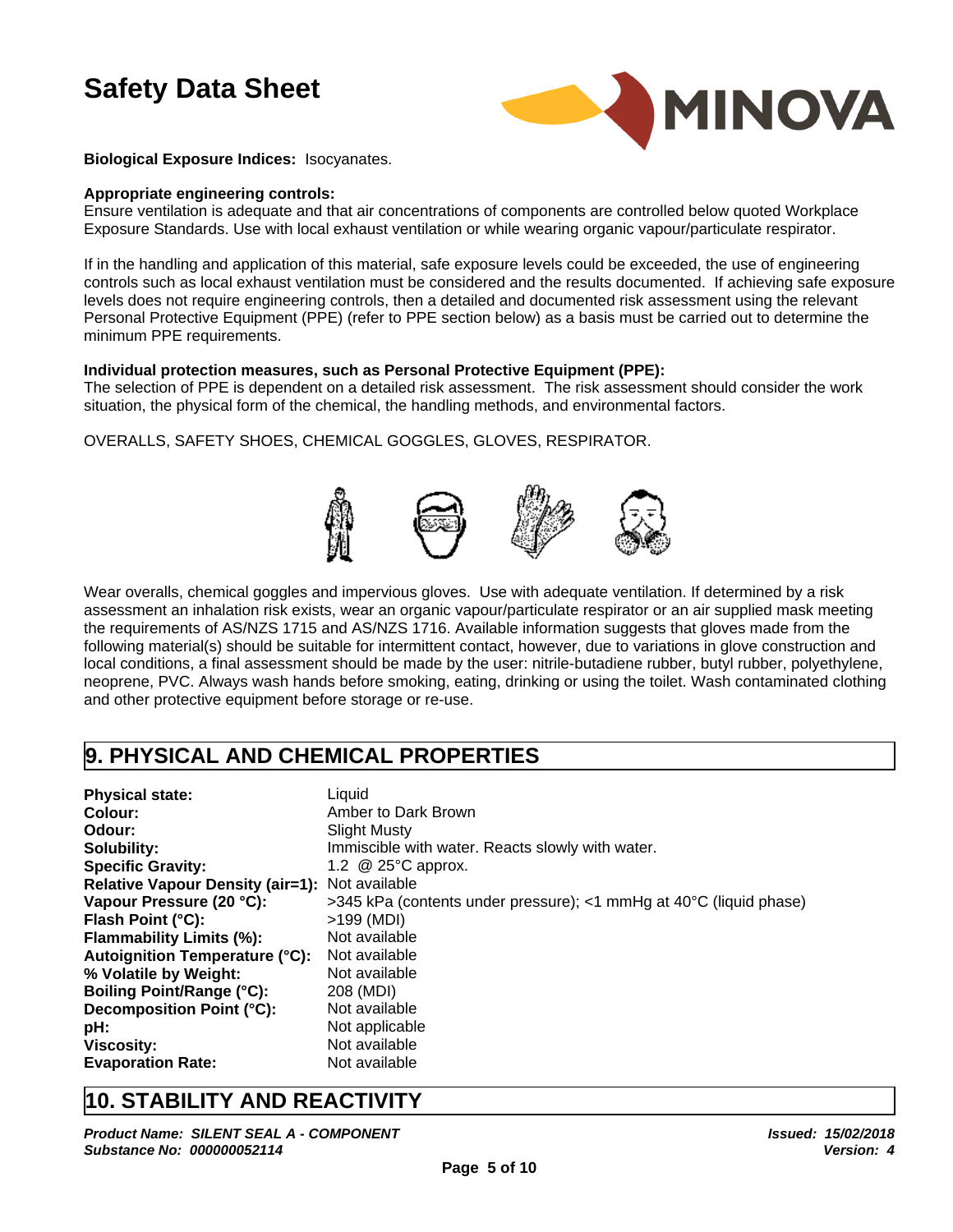

| <b>Reactivity:</b>                            | No information available.                                                                                                                                                                                                      |
|-----------------------------------------------|--------------------------------------------------------------------------------------------------------------------------------------------------------------------------------------------------------------------------------|
| <b>Chemical stability:</b>                    | Stable under normal conditions of use.                                                                                                                                                                                         |
| <b>Possibility of hazardous</b><br>reactions: | Reacts with moisture liberating carbon dioxide. Heating can cause expansion or<br>decomposition of the material, which can lead to the containers exploding.                                                                   |
| <b>Conditions to avoid:</b>                   | Avoid exposure to heat, sources of ignition, and open flame. Avoid exposure to<br>moisture. Avoid temperatures below 16°C. Avoid temperatures above 32°C.<br>Exposure to elevated temperatures can cause product to decompose. |
| Incompatible materials:                       | Incompatible with alcohols, amines, ammonia, strong bases, metal compounds<br>and oxidising agents.                                                                                                                            |
| <b>Hazardous decomposition</b><br>products:   | Isocyanates. Hydrogen cyanide. Hydrogen fluoride. Oxides of carbon. Oxides of<br>nitrogen.                                                                                                                                     |
|                                               |                                                                                                                                                                                                                                |

### **11. TOXICOLOGICAL INFORMATION**

No adverse health effects expected if the product is handled in accordance with this Safety Data Sheet and the product label. Symptoms or effects that may arise if the product is mishandled and overexposure occurs are:

| Ingestion:           | Swallowing can result in nausea, vomiting, diarrhoea, and abdominal pain.                                                                                                                                                                                                                                                                                                                                                                                                                                                                                                                                                                                                                                                                                                                                                                                                                                                                                                 |
|----------------------|---------------------------------------------------------------------------------------------------------------------------------------------------------------------------------------------------------------------------------------------------------------------------------------------------------------------------------------------------------------------------------------------------------------------------------------------------------------------------------------------------------------------------------------------------------------------------------------------------------------------------------------------------------------------------------------------------------------------------------------------------------------------------------------------------------------------------------------------------------------------------------------------------------------------------------------------------------------------------|
| Eye contact:         | An eye irritant. May cause temporary corneal injury.                                                                                                                                                                                                                                                                                                                                                                                                                                                                                                                                                                                                                                                                                                                                                                                                                                                                                                                      |
| <b>Skin contact:</b> | Contact with skin will result in irritation. A skin sensitiser. Repeated or prolonged<br>skin contact may lead to allergic contact dermatitis.                                                                                                                                                                                                                                                                                                                                                                                                                                                                                                                                                                                                                                                                                                                                                                                                                            |
| Inhalation:          | Material is irritant to the mucous membranes of the respiratory tract (airways). A<br>respiratory sensitiser. Can cause possible allergic reactions, producing<br>asthma-like symptoms. Symptoms may include irritation of the eyes, nose, throat<br>and lungs, possibly dryness of the throat, tightness of the chest and difficulty in<br>breathing. Onset of respiratory symptoms may be delayed for several hours after<br>exposure. A hyper-reactive response may develop to even minimal concentrations<br>of MDI in sensitised individuals. Repeated and/or prolonged exposure may cause<br>productive cough, running nose, bronchopneumonia, pulmonary oedema and<br>reduction of pulmonary function. Lung oedema may occur and these effects may<br>be delayed. Breathing in high concentrations can produce central nervous system<br>depression, which can lead to loss of co-ordination, impaired judgement and if<br>exposure is prolonged, unconsciousness. |

#### **Acute toxicity:**

Oral LD50 (rat): For MDI: >5,000 mg/kg Dermal LD50 (rabbit): For MDI: >5,000 mg/kg Inhalation LC50 (rat): For MDI: 490 mg/m<sup>3</sup> /4H

| <b>Skin corrosion/irritation:</b> | Irritant.                          |
|-----------------------------------|------------------------------------|
| Serious eye damage/irritation:    | Moderate to strong eye irritant.   |
| <b>Respiratory or skin</b>        | A respiratory and skin sensitiser. |
| sensitisation:                    |                                    |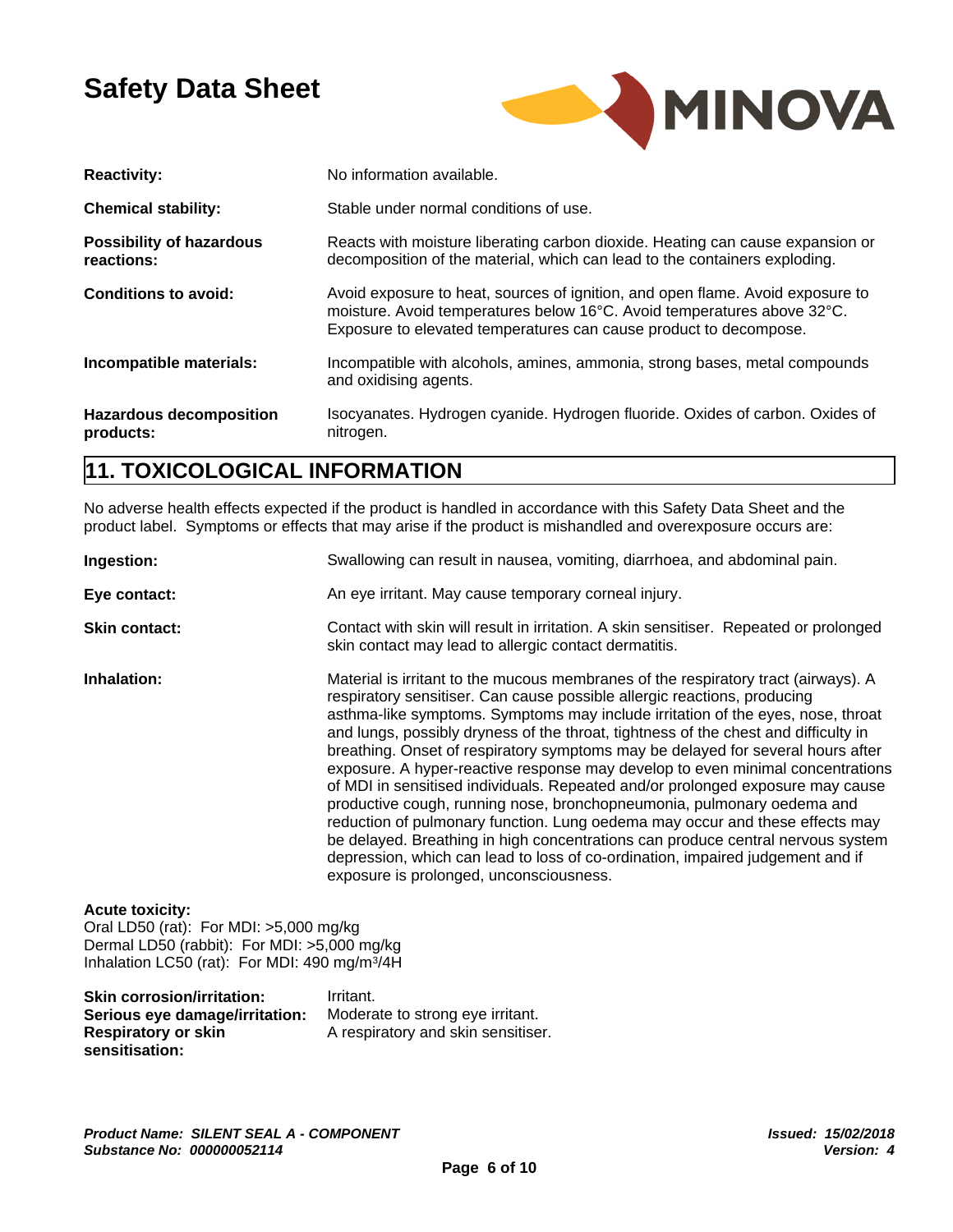

**Chronic effects:** For Isocyanates: Animal studies have shown that respiratory sensitisation can be induced by skin contact with known respiratory sensitisers including diisocyanates. These results emphasise the need for protective clothing including gloves to be worn when handling these chemicals or in maintenance work.

| <b>Mutagenicity:</b>                  | Animal genetic toxicity studies were predominantly negative.                                                           |
|---------------------------------------|------------------------------------------------------------------------------------------------------------------------|
| <b>Carcinogenicity:</b>               | Suspected of causing cancer.                                                                                           |
|                                       | This material has been classified by the International Agency for Research on                                          |
|                                       | Cancer (IARC) as a Group 3 agent. Group 3 - The agent is not classifiable as to                                        |
|                                       | its carcinogenicity to humans.                                                                                         |
| <b>Reproductive toxicity:</b>         | Not classified.                                                                                                        |
| <b>Specific Target Organ Toxicity</b> | May cause respiratory irritation.                                                                                      |
| (STOT) - single exposure:             |                                                                                                                        |
| <b>Specific Target Organ Toxicity</b> | May cause damage to organs through prolonged or repeated exposure. (lungs)                                             |
| (STOT) - repeated exposure:           | (central nervous system) (skin)                                                                                        |
| <b>Aspiration hazard:</b>             | No information available.                                                                                              |
|                                       | MDI/DMDI didaat ooyaa birth dafaata in labaratany qnimalay fatal affaata qoqyrrad only at birth doogo which ware toyiq |

MDI/PMDI did not cause birth defects in laboratory animals; fetal effects occurred only at high doses which were toxic to the mother.

Lung tumors have been observed in laboratory animals exposed to respirable aerosol droplets of MDI/PMDI (6mg/m<sup>3</sup> ) and  $\overline{\phantom{a}}$ for their lifetime. Tumors occurred concurrently with respiratory irritation and lung injury. Current exposure guidelines are expected to protect against these effects.

### **12. ECOLOGICAL INFORMATION**

| <b>Ecotoxicity</b>                              | Avoid contaminating waterways.                                                                                                                                                                                                                                                                                                         |
|-------------------------------------------------|----------------------------------------------------------------------------------------------------------------------------------------------------------------------------------------------------------------------------------------------------------------------------------------------------------------------------------------|
| Persistence/degradability:                      | The material is not readily biodegradable. In the aquatic and terrestrial<br>environment, material reacts with water forming predominantly insoluble polyureas<br>which appear to be stable. In the atmospheric environment, material is expected to<br>have a short tropospheric half-life, based on data from similar diisocyanates. |
| <b>Bioaccumulative potential:</b>               | This product shows a low bioaccumulation potential.                                                                                                                                                                                                                                                                                    |
| <b>Mobility in soil:</b>                        | Expected to have low mobility based on product's reactivity with water forming<br>predominantly insoluble polyureas.                                                                                                                                                                                                                   |
| <b>Aquatic toxicity:</b>                        | Low toxicity to aquatic organisms.<br>3hr EC50 (activated sludge, static, respiration inhibition): >100 mg/L<br>For a similar material: 72hr NOEC (Desmodesmus subspicatus - green algae,<br>static, growth rate inhibition): 1,640 mg/L                                                                                               |
| 48hr EC50 (Daphnia magna):<br>96hr LC50 (fish): | For a similar material: >1,000 mg/L<br>For a similar material: >1,000 mg/L (zebra fish)                                                                                                                                                                                                                                                |

## **13. DISPOSAL CONSIDERATIONS**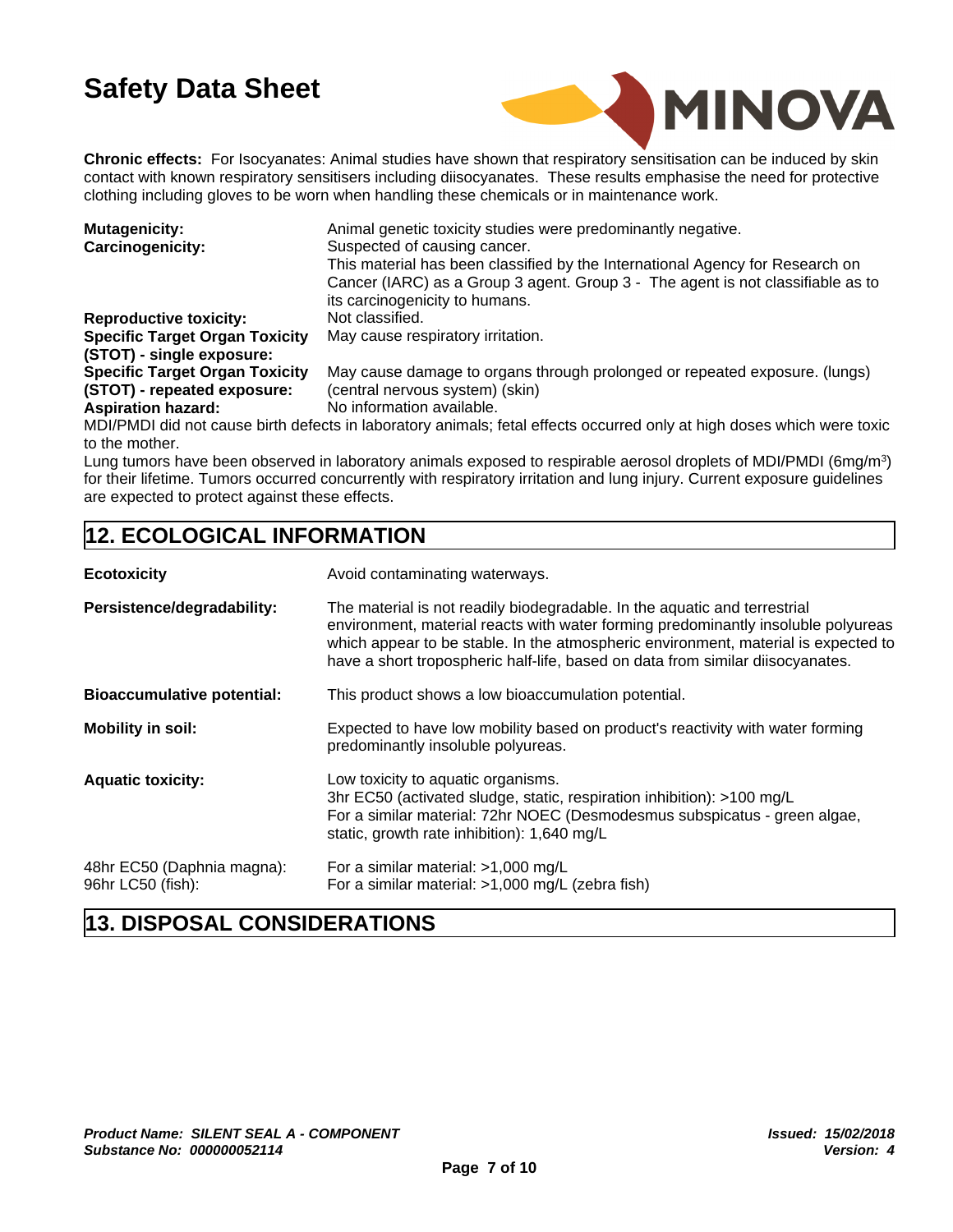

#### **Disposal methods:**

Refer to Waste Management Authority. Dispose of contents and container in accordance with local, regional, national, international regulations. Do not incinerate.

Wear personal protective equipment and in a well-ventilated area when handling.

1. Empty cylinders by dispensing the product into a waste container like a cardboard box or plastic bag. Depressurise the used cylinders using the dispensing unit with a new nozzle attached. Spray the product until one of the components/cylinders no longer sprays chemical.

2. Remove the nozzle and then continue to depressurise by dispensing the remaining product(s) into a waste container (a box lined with a plastic bag) that has adequate industrial liquid absorbing medium in the bottom. Dispense the residual chemicals until the pressure is down to a minimum or there are just large bubbles in the hose. 3. Close the cylinder valves completely, and then operate the dispensing unit again to empty and depressurise the hoses. Use a 9/16" wrench and remove the hoses from the cylinders. Use caution in case there is some residual chemical and/or pressure in the hoses.

4. Invert the cylinder and point away from face. Slowly open the cylinder over the waste container to catch any residual spray.

5. Return the cylinder to an upright position. Shake the container; there should not be any sloshing of liquid. Make sure to leave valves OPEN - do not close. DO NOT PUNCTURE.

Treat as hazardous material if product is still present in the cylinder after dispensing.

### **14. TRANSPORT INFORMATION**

### **Road and Rail Transport**

Classified as Dangerous Goods by the criteria of the Australian Dangerous Goods Code (ADG Code) for Transport by Road and Rail; DANGEROUS GOODS.



**UN No:** 3500 **Transport Hazard Class:** 2.2 Non-Flammable Non-Toxic Gas **Proper Shipping Name or Technical Name:** CHEMICAL UNDER PRESSURE, N.O.S. (FLUORINATED HYDROCARBON, NITROGEN) **Hazchem or Emergency Action** 2ZE **Code:**

#### **Marine Transport**

Classified as Dangerous Goods by the criteria of the International Maritime Dangerous Goods Code (IMDG Code) for transport by sea; DANGEROUS GOODS.

| UN No:                         | 3500.                                                     |
|--------------------------------|-----------------------------------------------------------|
| <b>Transport Hazard Class:</b> | 2.2 Non-Flammable Non-Toxic Gas                           |
| <b>Proper Shipping Name or</b> | CHEMICAL UNDER PRESSURE, N.O.S. (FLUORINATED HYDROCARBON, |
| <b>Technical Name:</b>         | NITROGEN)                                                 |
| <b>IMDG EMS Fire:</b>          | F-C                                                       |
| <b>IMDG EMS Spill:</b>         | S-V                                                       |

#### **Air Transport**

Classified as Dangerous Goods by the criteria of the International Air Transport Association (IATA) Dangerous Goods Regulations for transport by air; DANGEROUS GOODS.

| UN No:                         | 3500                            |
|--------------------------------|---------------------------------|
| <b>Transport Hazard Class:</b> | 2.2 Non-Flammable Non-Toxic Gas |

*Product Name: SILENT SEAL A - COMPONENT Substance No: 000000052114*

*Issued: 15/02/2018 Version: 4*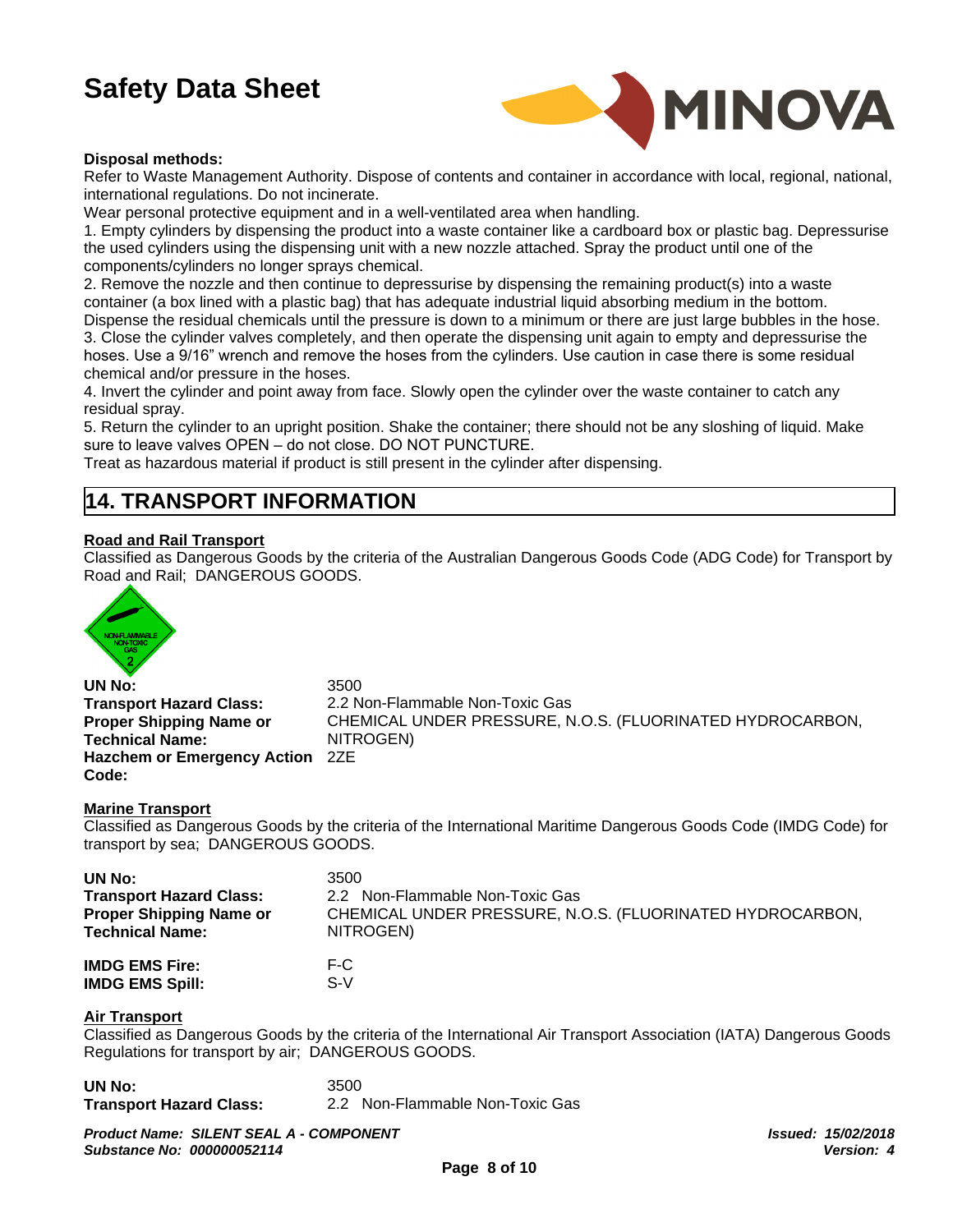

**Proper Shipping Name or Technical Name:**

CHEMICAL UNDER PRESSURE, N.O.S. (FLUORINATED HYDROCARBON, NITROGEN)

### **15. REGULATORY INFORMATION**

#### **Classification:**

This material is hazardous according to Safe Work Australia; HAZARDOUS CHEMICAL.

#### **Classification of the chemical:**

Gases under pressure - Compressed Gas Acute Inhalation Toxicity - Category 4 Skin Irritation - Category 2 Skin Sensitisation - Category 1 Eye Irritation - Category 2A Respiratory Sensitisation - Category 1 Carcinogenicity - Category 2 Specific target organ toxicity (single exposure) - Category 3 Specific target organ toxicity (repeated exposure) - Category 2

#### **Hazard Statement(s):**

H280 Contains gas under pressure; may explode if heated. H315 Causes skin irritation. H317 May cause an allergic skin reaction. H319 Causes serious eye irritation. H332 Harmful if inhaled. H334 May cause allergy or asthma symptoms or breathing difficulties if inhaled. H335 May cause respiratory irritation. H351 Suspected of causing cancer. H373 May cause damage to organs through prolonged or repeated exposure.

#### Poisons Schedule (SUSMP): None allocated.

All the constituents of this material are listed on the Australian Inventory of Chemical Substances (AICS).

### **16. OTHER INFORMATION**

Supplier Safety Data Sheet; 12/ 2017.

This safety data sheet has been prepared by Ixom Operations Pty Ltd (Toxicology & SDS Services).

#### **Reason(s) for Issue:**

Revised Primary SDS Change in company details Updated Formulation Change in First Aid Measures Change in Exposure Controls Change in Physical Properties Update in Toxicological Information Update in Ecological Information Change in Disposal requirements Change to Transport Information